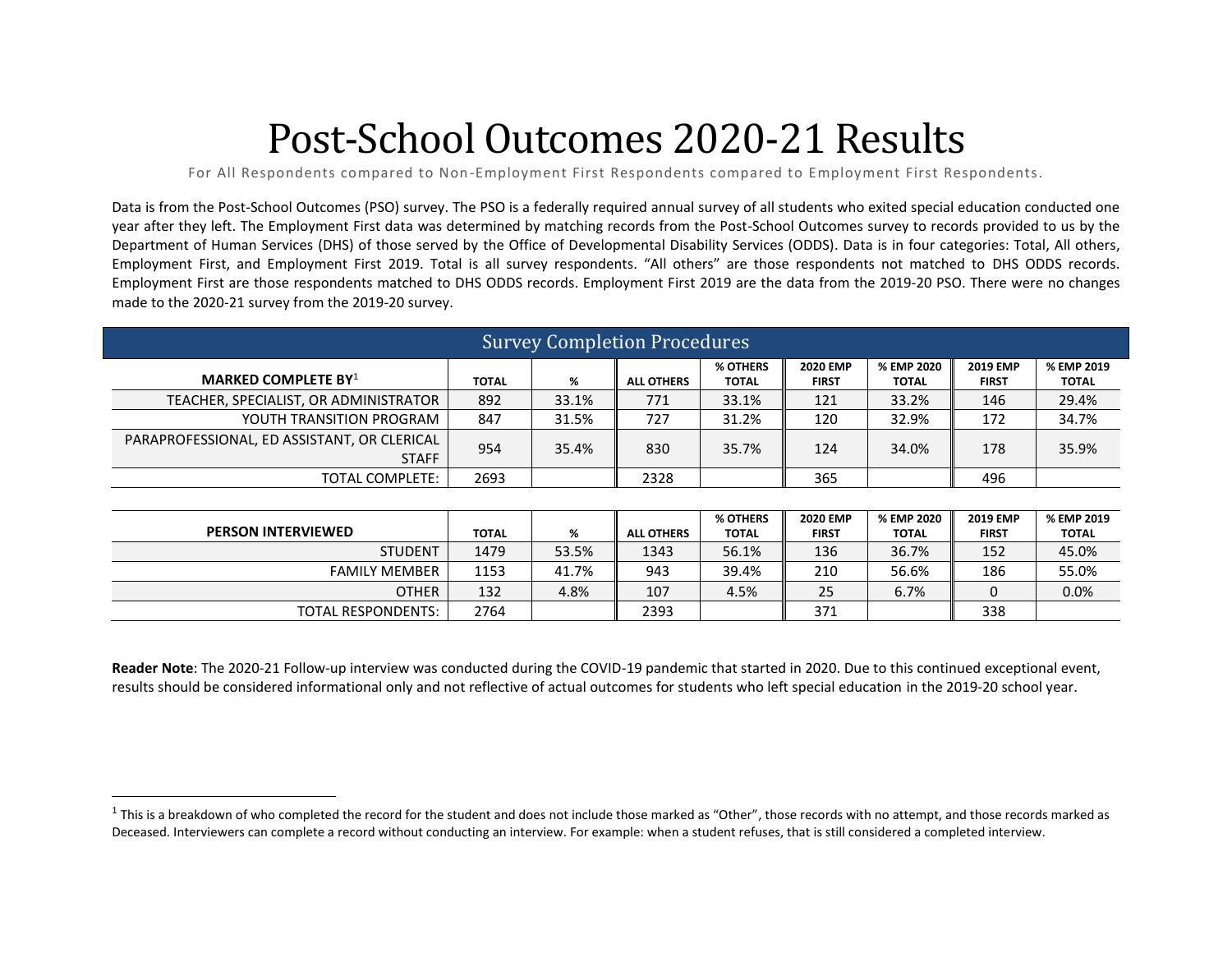|                              | <b>Survey Response Rates</b> |                |                   |                          |                                 |                                  |                                 |                            |  |  |  |  |
|------------------------------|------------------------------|----------------|-------------------|--------------------------|---------------------------------|----------------------------------|---------------------------------|----------------------------|--|--|--|--|
| <b>SURVEY STATUS</b>         | <b>TOTAL</b>                 | <b>% TOTAL</b> | <b>ALL OTHERS</b> | % OTHERS<br><b>TOTAL</b> | <b>2020 EMP</b><br><b>FIRST</b> | % 2020 EMP<br><b>FIRST TOTAL</b> | <b>2019 EMP</b><br><b>FIRST</b> | % EMP 2019<br><b>TOTAL</b> |  |  |  |  |
| <b>COMPLETE ON TIME</b>      | 2775                         | 57.3%          | 2402              | 56.2%                    | 373                             | 64.9%                            | 353                             | 56.2%                      |  |  |  |  |
| <b>UNABLE TO FIND</b>        | 48                           | 1.0%           | 41                | 1.0%                     | 7                               | 1.2%                             | 94                              | 15.0%                      |  |  |  |  |
| <b>NO RESPONSE</b>           | 117                          | 2.4%           | 102               | 2.4%                     | 15                              | 2.6%                             | 46                              | 7.3%                       |  |  |  |  |
| <b>REFUSED</b>               | 338                          | 7.0%           | 298               | 7.0%                     | 40                              | 7.0%                             | 7                               | 1.1%                       |  |  |  |  |
| <b>DECEASED</b>              | $\mathbf{0}$                 | $0.0\%$        | $\Omega$          | $0.0\%$                  | 0                               | $0.0\%$                          | $\Omega$                        | 0.0%                       |  |  |  |  |
| <b>ENROLLED IN SCHOOL</b>    | 0                            | $0.0\%$        | 0                 | $0.0\%$                  | 0                               | $0.0\%$                          | $\Omega$                        | $0.0\%$                    |  |  |  |  |
| <b>RETURNED FOR SERVICES</b> | $\Omega$                     | $0.0\%$        | $\Omega$          | 0.0%                     | $\Omega$                        | $0.0\%$                          | $\Omega$                        | $0.0\%$                    |  |  |  |  |
| <b>NOT COMPLETE ONE TIME</b> | 2                            | $0.0\%$        | $\overline{2}$    | $0.0\%$                  | 0                               | $0.0\%$                          | 18                              | 2.9%                       |  |  |  |  |
| <b>NO ATTEMPT MADE</b>       | 1567                         | 32.3%          | 1427              | 33.4%                    | 140                             | 24.3%                            | 109                             | 17.4%                      |  |  |  |  |
| <b>OTHER/UNKNOWN</b>         | $\Omega$                     | $0.0\%$        | $\Omega$          | $0.0\%$                  | 0                               | $0.0\%$                          | $\mathbf{1}$                    | 0.2%                       |  |  |  |  |
| <b>TOTAL</b>                 | 4847                         |                | 4272              |                          | 575                             |                                  | 628                             |                            |  |  |  |  |

- Complete on time: the interviewer found a respondent, they answered all required questions, and the district submitted responses electronically by 9/30/2020.
- Unable to Find: the interviewer could not get confirmation that the contact information was for the student.
- No Response: neither the student, nor a representative, returned the interviewers' calls.
- Refused: the student refused the interview.
- Deceased: the interviewer found evidence that the student passed away.
- Enrolled in School: The district found the student to be enrolled in regular education classes during the follow-up school year.
- Returned for Services: The district found the student to have returned for special education services.
- Not completed on time: some responses collected or interview completed after 9/30/2021.
- No attempt made: no attempt to contact the student.
- Other: any reason that did not fit in one of the above categories.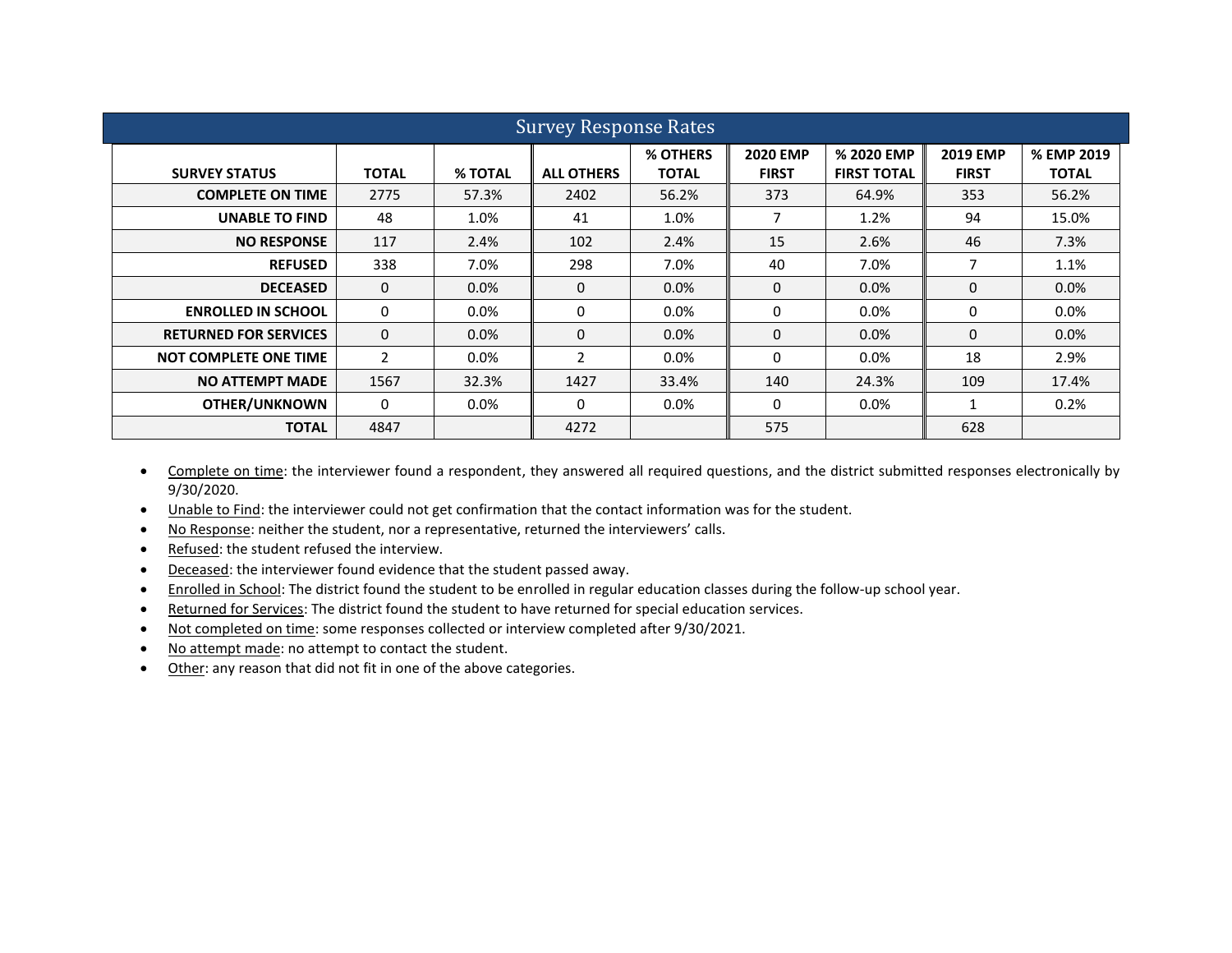## Post-Secondary Follow-Up Interview - Special Education Students

Federal definition of engaged in higher education: student enrollment on a full or part time basis in a community college (2 year program) or college/university (4 or more year program) for at least one complete term/semester, at any time in the year since leaving high school.

**Note: \* indicates a mandatory question;** -- **Indicates no data.**

# Higher Education/Training

### **\*1. In the 12 months after leaving high school, did you ever attend any school, job training, or education program?**

|                 |              |       |                   | % OTHERS     | <b>2020 EMP</b> | % EMP 2020   | <b>2019 EMP</b> | % EMP 2019   |
|-----------------|--------------|-------|-------------------|--------------|-----------------|--------------|-----------------|--------------|
|                 | <b>TOTAL</b> | %     | <b>ALL OTHERS</b> | <b>TOTAL</b> | <b>FIRST</b>    | <b>TOTAL</b> | <b>FIRST</b>    | <b>TOTAL</b> |
| <b>YES</b>      | 980          | 35.3% | 887               | 36.9%        | 93              | 24.9%        | 114             | 32.2%        |
| N <sub>O</sub>  | 1749         | 63.0% | 1478              | 61.5%        | 271             | 72.7%        | 236             | 66.7%        |
| <b>NOT SURE</b> | 46           | 1.7%  | 37                | 1.5%         |                 | 2.4%         |                 | 1.1%         |
| <b>TOTAL</b>    | 2775         |       | 2402              |              | 373             |              | 354             |              |

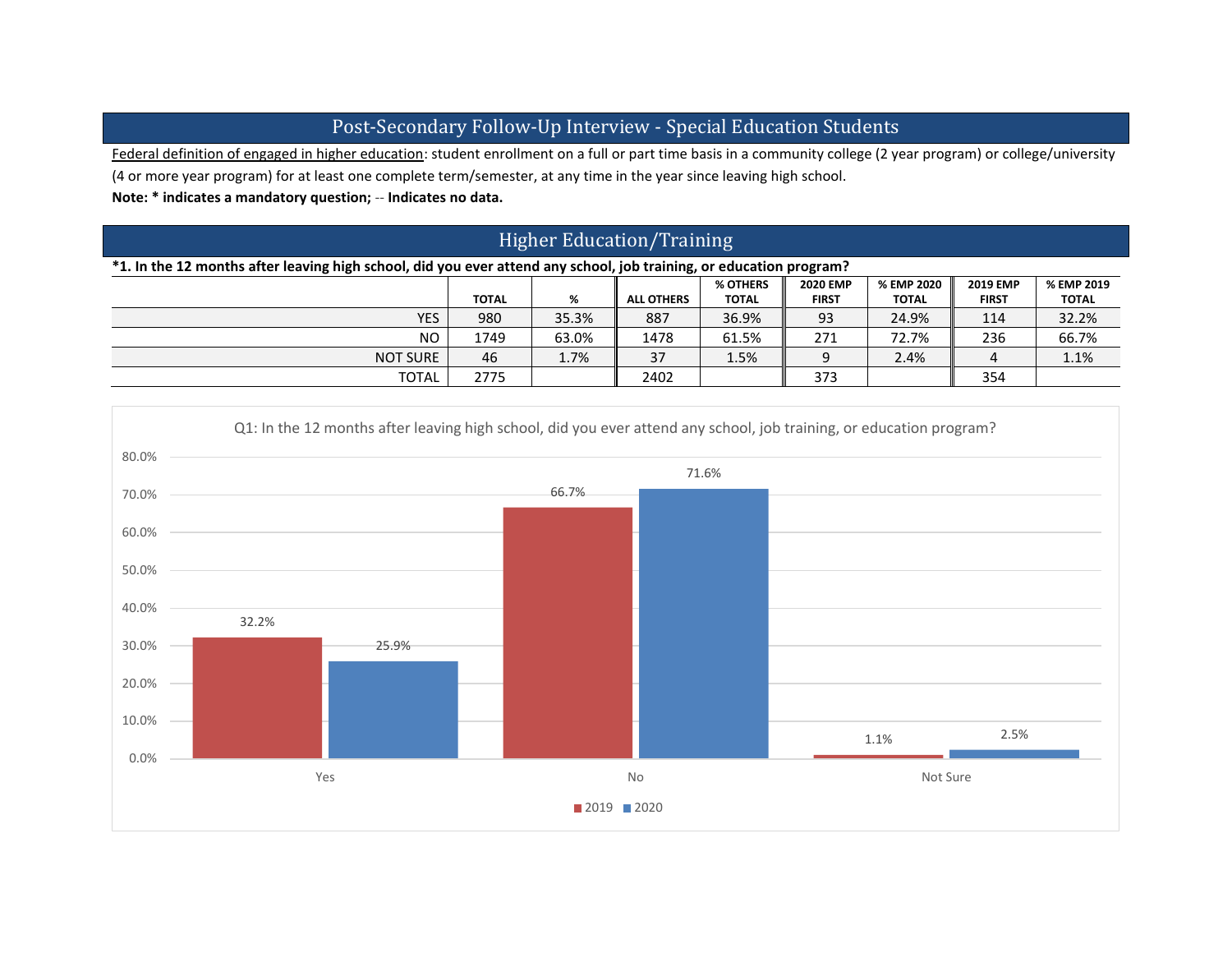|                                                      |              |         |               | %             | 2020         | % EMP        | 2019         | % EMP        |
|------------------------------------------------------|--------------|---------|---------------|---------------|--------------|--------------|--------------|--------------|
|                                                      |              |         | <b>ALL</b>    | <b>OTHERS</b> | <b>EMP</b>   | 2019         | <b>EMP</b>   | 2019         |
|                                                      | <b>TOTAL</b> | % TOTAL | <b>OTHERS</b> | <b>TOTAL</b>  | <b>FIRST</b> | <b>TOTAL</b> | <b>FIRST</b> | <b>TOTAL</b> |
| COLLEGE OR UNIVERSITY (4 YEARS):                     | 120          | 12.2%   | 115           | 13.0%         | 5            | 5.4%         | 4            | 3.5%         |
| COMMUNITY OR TECHNICAL COLLEGE (2 YEARS):            | 432          | 44.1%   | 414           | 46.7%         | 18           | 19.4%        | 29           | 25.4%        |
| VOCATIONAL TECHNICAL SCHOOL - LESS THAN 2 YRS.:      | 99           | 10.1%   | 93            | 10.5%         | 6            | 6.5%         |              | 6.1%         |
| SHORT-TERM EDUCATION OR EMPLOYMENT TRAINING PROGRAM: | 234          | 23.9%   | 182           | 20.5%         | 52           | 55.9%        | 64           | 56.1%        |
| HIGH SCHOOL COMPLETION DOCUMENT - CERTIFICATE:       | 28           | 2.9%    | 23            | 2.6%          | 5            | 5.4%         | 4            | 3.5%         |
| ON A MISSION, AMERICORPS, IN THE PEACE CORPS, ETC.:  | 12           | 1.2%    | 12            | 1.4%          | 0            | $0.0\%$      | 0            | $0.0\%$      |
| OTHER/DON'T KNOW/NO ANSWER:                          | 55           | 5.6%    | 48            | 5.4%          | ⇁            | 7.5%         | 6            | 5.3%         |
| TOTAL:                                               | 980          |         | 887           |               | 93           |              | 114          |              |



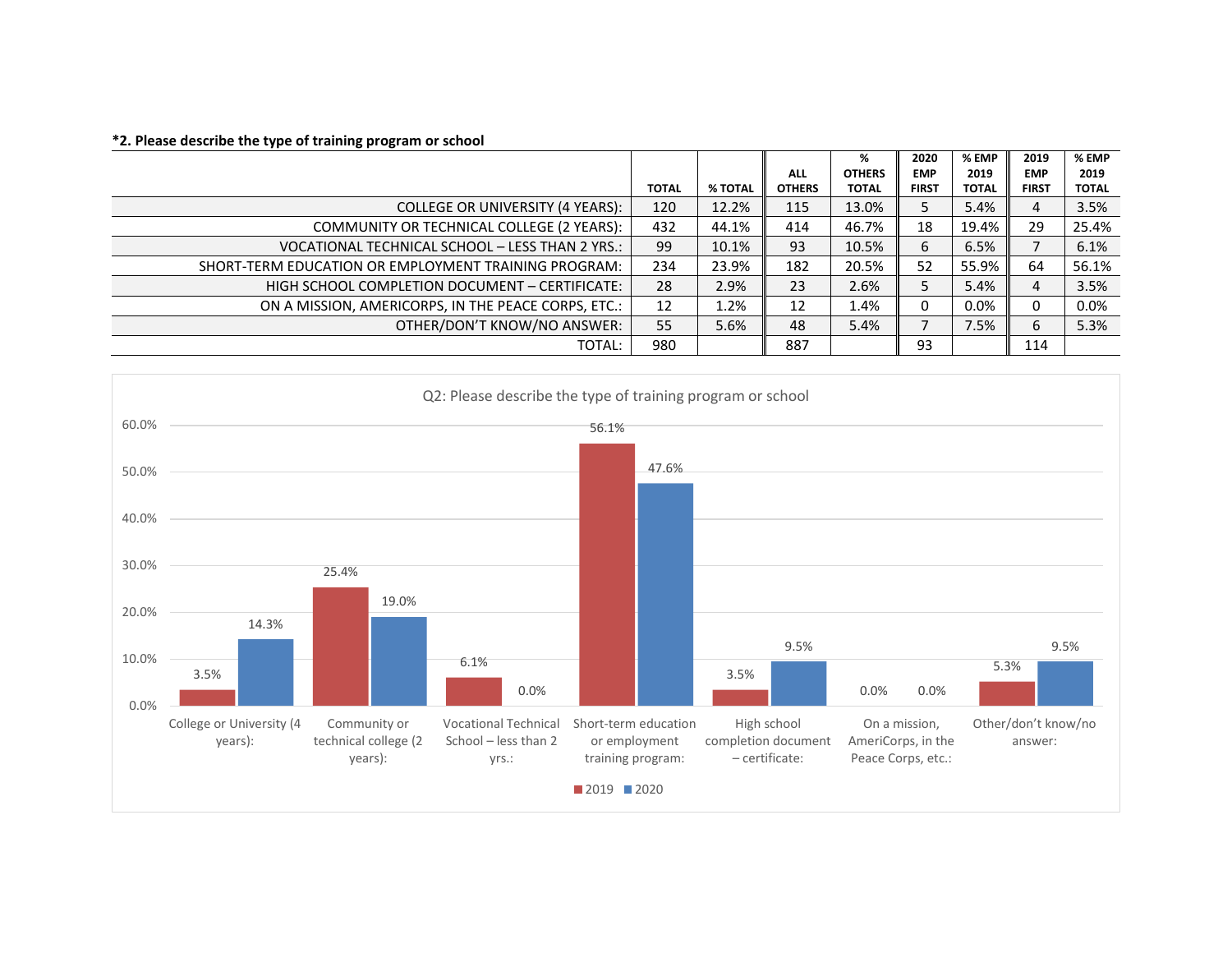|                 |              |         |                   | % OTHERS     | <b>2020 EMP</b> | % EMP 2020   | <b>2019 EMP</b> | % EMP 2019   |
|-----------------|--------------|---------|-------------------|--------------|-----------------|--------------|-----------------|--------------|
|                 | <b>TOTAL</b> | % TOTAL | <b>ALL OTHERS</b> | <b>TOTAL</b> | <b>FIRST</b>    | <b>TOTAL</b> | <b>FIRST</b>    | <b>TOTAL</b> |
| <b>YES</b>      | 779          | 79.5%   | 702               | 79.1%        | 77              | 82.8%        | 89              | 78.1%        |
| <b>NO</b>       | 151          | 15.4%   | 139               | 15.7%        | 12              | 12.9%        | 18              | 15.8%        |
| <b>NOT SURE</b> | 50           | 5.1%    | 46                | 5.2%         |                 | 4.3%         |                 | 6.1%         |
| <b>TOTAL</b>    | 980          |         | 887               |              | 93              |              | 114             |              |

#### **\*3. Did you complete an entire term / semester or complete a short-term program?**

## Employment

Federal definition of competitive employment: The Rehabilitation Act of 1973, as amended by Title IV of the Workforce Investment Opportunities Act (WIOA) of 2014, defines Competitive Integrated Employment as work that is performed on a full-time or part-time basis for which an individuals is; (a) compensated at or above minimum wage or commensurate with individuals without disabilities performing similar duties and with similar training and experience; (b) eligible for the level of benefits provided to other employees; (c) at a location where the employee interacts with other individuals without disabilities; and (d) presented opportunities for advancement similar to other employees without disabilities in similar positions (National Technical Assistance Center on Transition (2017)).

#### **\*4. In the 12 months after leaving high school, did you ever work?**

|                 |              |         |                   | % OTHERS     | <b>2020 EMP</b> | % EMP 2020   | <b>2019 EMP</b> | % EMP 2019   |
|-----------------|--------------|---------|-------------------|--------------|-----------------|--------------|-----------------|--------------|
|                 | <b>TOTAL</b> | % TOTAL | <b>ALL OTHERS</b> | <b>TOTAL</b> | <b>FIRST</b>    | <b>TOTAL</b> | <b>FIRST</b>    | <b>TOTAL</b> |
| <b>YES</b>      | 1917         | 69.1%   | 1778              | 74.0%        | 139             | 37.3%        | 166             | 47.0%        |
| <b>NO</b>       | 818          | 29.5%   | 587               | 24.4%        | 231             | 61.9%        | 183             | 51.8%        |
| <b>NOT SURE</b> | 40           | 1.4%    | 37                | 1.5%         |                 | 0.8%         |                 | 1.1%         |
| <b>TOTAL</b>    | 2775         |         | 2402              |              | 373             |              | 353             |              |

#### **\*5. Where is (was) the job?**

|                                                                                 | <b>TOTAL</b> | % TOTAL | <b>ALL OTHERS</b> | % OTHERS<br><b>TOTAL</b> | <b>2020 EMP</b><br><b>FIRST</b> | % EMP 2020<br>TOTAL | <b>2019 EMP</b><br><b>FIRST</b> | % EMP 2019<br><b>TOTAL</b> |
|---------------------------------------------------------------------------------|--------------|---------|-------------------|--------------------------|---------------------------------|---------------------|---------------------------------|----------------------------|
| IN A COMPANY, BUSINESS, OR SERVICE WITH<br>PEOPLE WITH AND WITHOUT DISABILITIES | 1583         | 82.6%   | 1475              | 83.0%                    | 108                             | 77.7%               | 139                             | 83.7%                      |
| IN THE MILITARY                                                                 | 31           | 1.6%    | 31                | 1.7%                     |                                 | $0.0\%$             |                                 | 0.6%                       |
| IN SUPPORTED EMPLOYMENT                                                         | 31           | 1.6%    | 28                | 1.6%                     |                                 | 2.2%                |                                 | 1.8%                       |
| SMALL GROUP                                                                     | 46           | 2.4%    | 38                | 2.1%                     | 8                               | 5.8%                | ר                               | 3.0%                       |
| SELF-EMPLOYED                                                                   | 46           | 2.4%    | 45                | 2.5%                     |                                 | 0.7%                | 3                               | 1.8%                       |
| IN YOUR FAMILY'S BUSINESS                                                       | 130          | 6.8%    | 122               | 6.9%                     | 8                               | 5.8%                | 9                               | 5.4%                       |
| IN SHELTERED EMPLOYMENT                                                         | 5.           | 0.3%    |                   | 0.1%                     | 3                               | 2.2%                | 5                               | 3.0%                       |
| EMPLOYED WHILE IN JAIL                                                          | 8            | 0.4%    | 6                 | 0.3%                     |                                 | 1.4%                | 0                               | $0.0\%$                    |
| DON'T KNOW / NO ANSWER                                                          | 37           | 1.9%    | 31                | 1.7%                     | 6                               | 4.3%                |                                 | 0.6%                       |
| <b>TOTAL</b>                                                                    | 1917         |         | 1778              |                          | 139                             |                     | 166                             |                            |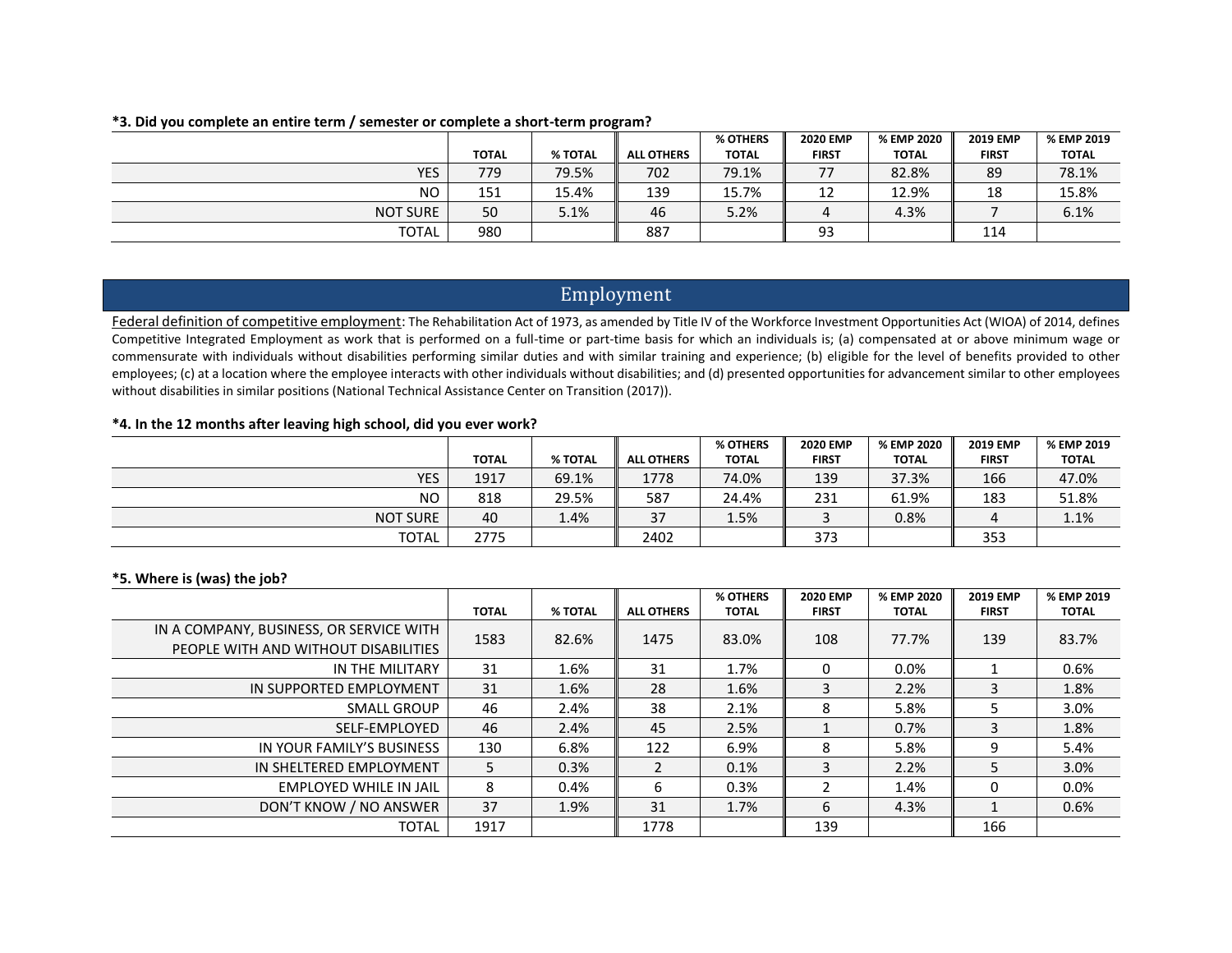|              | <b>TOTAL</b> | % TOTAL | <b>ALL OTHERS</b> | % OTHERS<br><b>TOTAL</b> | <b>2020 EMP</b><br><b>FIRST</b> | % EMP 2020<br><b>TOTAL</b> | <b>2019 EMP</b><br><b>FIRST</b> | % EMP 2019<br><b>TOTAL</b> |
|--------------|--------------|---------|-------------------|--------------------------|---------------------------------|----------------------------|---------------------------------|----------------------------|
| <b>YES</b>   | 1707         | 89.0%   | 1599              | 89.9%                    | 108                             | 77.7%                      | 142                             | 85.5%                      |
| <b>NO</b>    | 155          | 8.1%    | 134               | 7.5%                     | ን1                              | 15.1%                      | 19                              | 11.4%                      |
| NOT SURE     | 55           | 2.9%    | 45                | 2.5%                     | 10                              | 7.2%                       |                                 | 3.0%                       |
| <b>TOTAL</b> | 1917         |         | 1778              |                          | 139                             |                            | 166                             |                            |

#### **\*9. During the 12 months after leaving school, did you work for a total of 3 months (about 90 days)?**

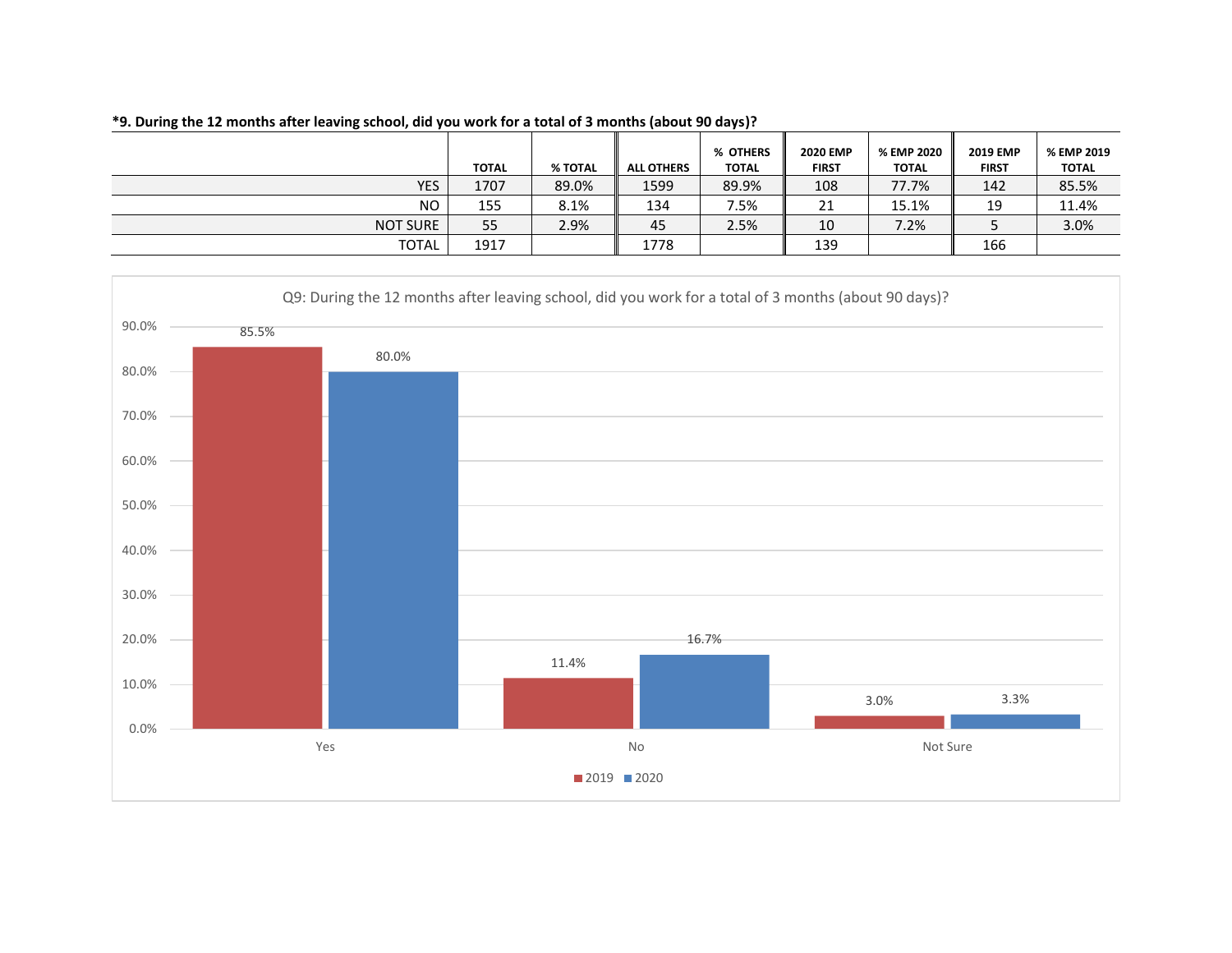## **\*10. Did you work, on average, 20 or more hours per week?**

|                 |              |         |                   | % OTHERS     | <b>2020 EMP</b> | % EMP 2020   | <b>2019 EMP</b> | % EMP 2019   |
|-----------------|--------------|---------|-------------------|--------------|-----------------|--------------|-----------------|--------------|
|                 | <b>TOTAL</b> | % TOTAL | <b>ALL OTHERS</b> | <b>TOTAL</b> | <b>FIRST</b>    | <b>TOTAL</b> | <b>FIRST</b>    | <b>TOTAL</b> |
| <b>YES</b>      | 1634         | 85.2%   | 1566              | 88.1%        | 68              | 48.9%        | 99              | 59.6%        |
| NO.             | 196          | 10.2%   | 138               | 7.8%         | 58              | 41.7%        | 58              | 34.9%        |
| <b>NOT SURE</b> | 87           | 4.5%    | 74                | 4.2%         | 13              | 9.4%         |                 | 5.4%         |
| TOTAL           | 1917         |         | 1778              |              | 139             |              | 166             |              |

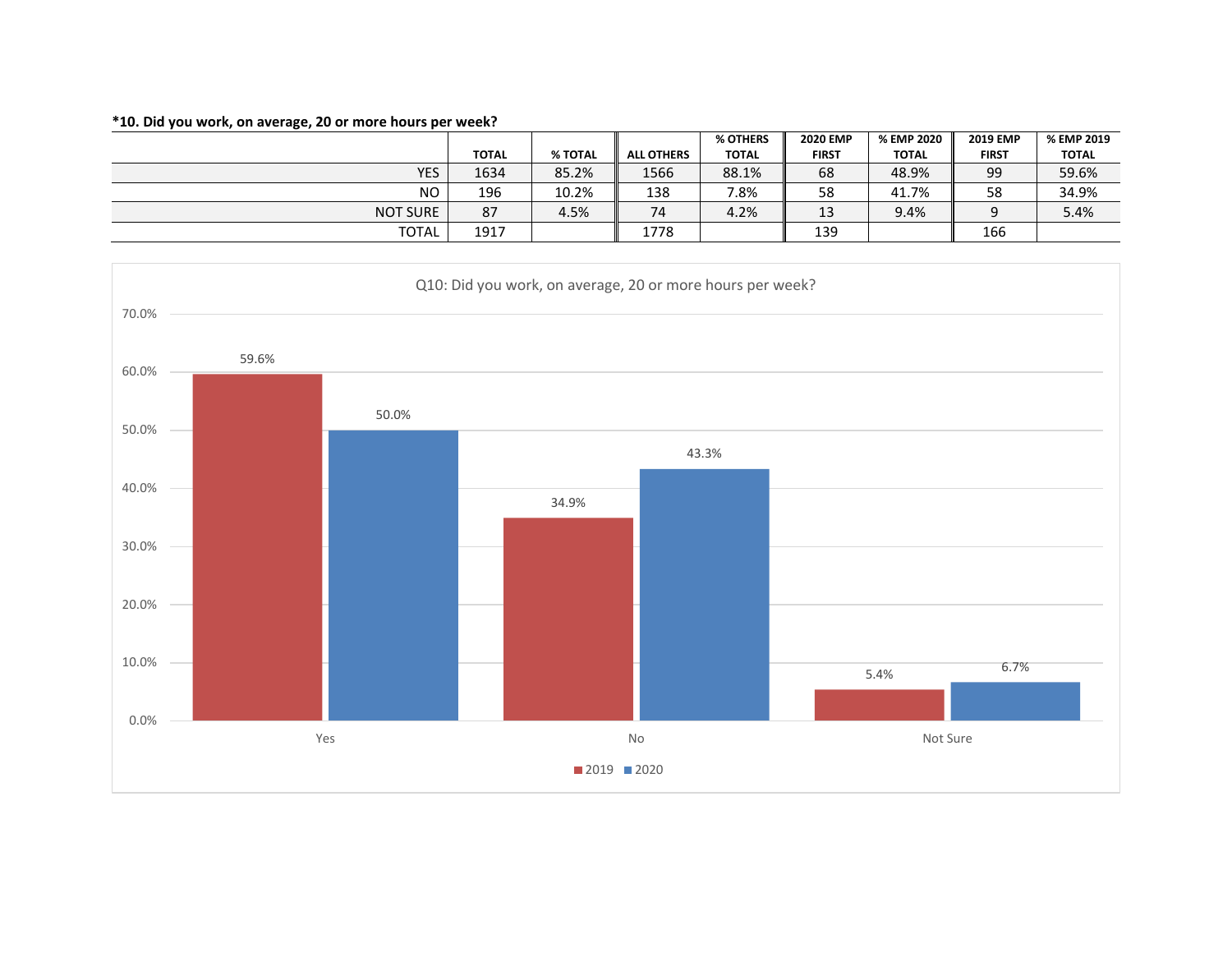| % EMP 2019   |
|--------------|
| <b>TOTAL</b> |
| 77.1%        |
| 7.2%         |
| 15.7%        |
|              |
|              |

**\*Analysis of Question 11 (What city/town did you work in) and 12 (What was your hourly wage). Did the recipient make minimum wage?**

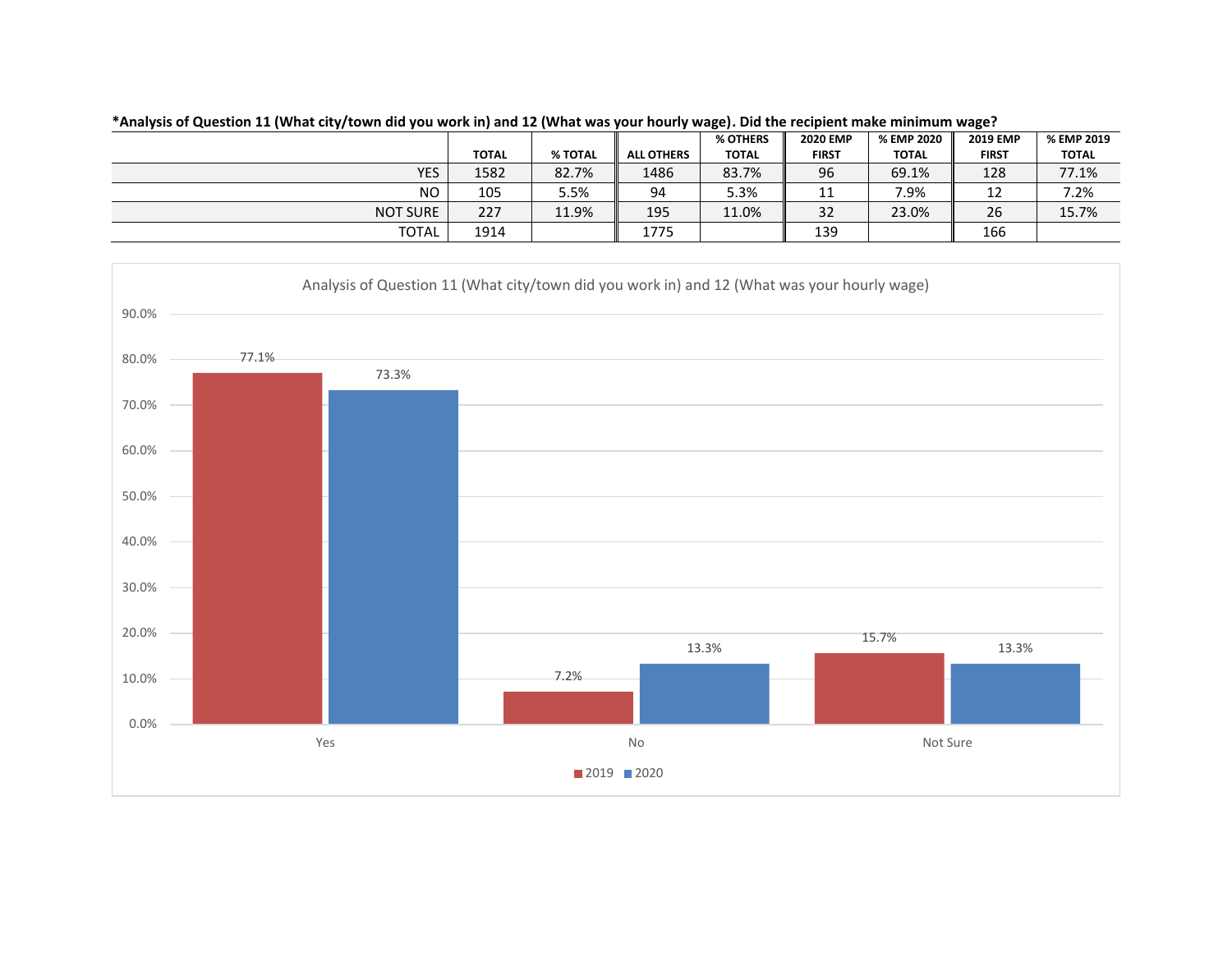#### **\*Analysis of Questions 6.a, 7, and 8.** [Survey questions attached.]

|                 |              |         |                   | % OTHERS     | <b>2020 EMP</b> | % EMP 2020   | <b>2019 EMP</b> | % EMP 2019   |
|-----------------|--------------|---------|-------------------|--------------|-----------------|--------------|-----------------|--------------|
|                 | <b>TOTAL</b> | % TOTAL | <b>ALL OTHERS</b> | <b>TOTAL</b> | <b>FIRST</b>    | <b>TOTAL</b> | <b>FIRST</b>    | <b>TOTAL</b> |
| <b>YES</b>      | 1786         | 93.17%  | 1662              | 93.48%       | 124             | 89.21%       | 145             | 87.35%       |
| <b>NO</b>       | 20           | 1.04%   | 19                | 1.07%        |                 | 0.72%        | 18              | 10.84%       |
| <b>NOT SURE</b> | 111          | 5.79%   | 97                | 5.46%        | 14              | 10.07%       |                 | 1.81%        |
| <b>TOTAL</b>    | 1917         |         | 1778              |              | 139             |              | 166             |              |

15. Why have you not worked since leaving school? [Only answered if the student has not gone to school or held any job since high school. Since this was not a required question, interviewers can leave the question blank. A number of "No Answer" responses were included to bring the number up to the same amount that answered "No" to Question 4. This is to allow comparisons between the percentages in this question with other questions related to employment.]

|                                               |                |         |                   | % OTHERS     | <b>2020 EMP</b> | % EMP 2020   | <b>2019 EMP</b> | % EMP 2019   |
|-----------------------------------------------|----------------|---------|-------------------|--------------|-----------------|--------------|-----------------|--------------|
|                                               | <b>TOTAL</b>   | % TOTAL | <b>ALL OTHERS</b> | <b>TOTAL</b> | <b>FIRST</b>    | <b>TOTAL</b> | <b>FIRST</b>    | <b>TOTAL</b> |
| HAVEN'T FOUND A JOB:                          | 93             | 11.4%   | 74                | 12.6%        | 19              | 8.2%         | 21              | 11.5%        |
| <b>MEDICAL REASON:</b>                        | 45             | 5.5%    | 37                | 6.3%         | 8               | 3.5%         | 11              | 6.0%         |
| INCARCERATION:                                | $\overline{7}$ | 0.9%    | 6                 | 1.0%         |                 | 0.4%         | 0               | 0.0%         |
| DON'T WANT OR NEED TO:                        | 65             | 7.9%    | 46                | 7.8%         | 19              | 8.2%         | 10              | 5.5%         |
| DISABILITY:                                   | 100            | 12.2%   | 43                | 7.3%         | 57              | 24.7%        | 61              | 33.3%        |
| BABY/FAMILY:                                  | 18             | 2.2%    | 16                | 2.7%         | $\overline{2}$  | 0.9%         | 2               | 1.1%         |
| DRUG/ALCOHOL:                                 | $\overline{2}$ | 0.2%    |                   | 0.2%         |                 | 0.4%         | $\Omega$        | 0.0%         |
| NO DRIVER'S LICENSE:                          | 13             | 1.6%    | 13                | 2.2%         | $\Omega$        | $0.0\%$      | 0               | $0.0\%$      |
| NOT OLD ENOUGH:                               | 0              | 0.0%    | $\Omega$          | 0.0%         | $\Omega$        | $0.0\%$      | 0               | 0.0%         |
| NEED SKILLS/HELP, TRYING:                     | 31             | 3.8%    | 20                | 3.4%         | 11              | 4.8%         | 9               | 4.9%         |
| IN SCHOOL:                                    | 119            | 14.5%   | 115               | 19.6%        | 4               | 1.7%         | 15              | 8.2%         |
| OTHER:                                        | 240            | 29.3%   | 155               | 26.4%        | 85              | 36.8%        | 41              | 22.4%        |
| DON'T KNOW/NO ANSWER:                         | 66             | 8.1%    | 45                | 7.7%         | 21              | 9.1%         | 13              | 7.1%         |
| NO ANSWER                                     | 19             | 2.3%    | 16                | 2.7%         | 3               | 1.3%         | 0               | $0.0\%$      |
| TOTAL (ANSWERED "NO" TO Q4 AND "NO" TO<br>Q1) | 818            |         | 587               |              | 231             |              | 183             |              |